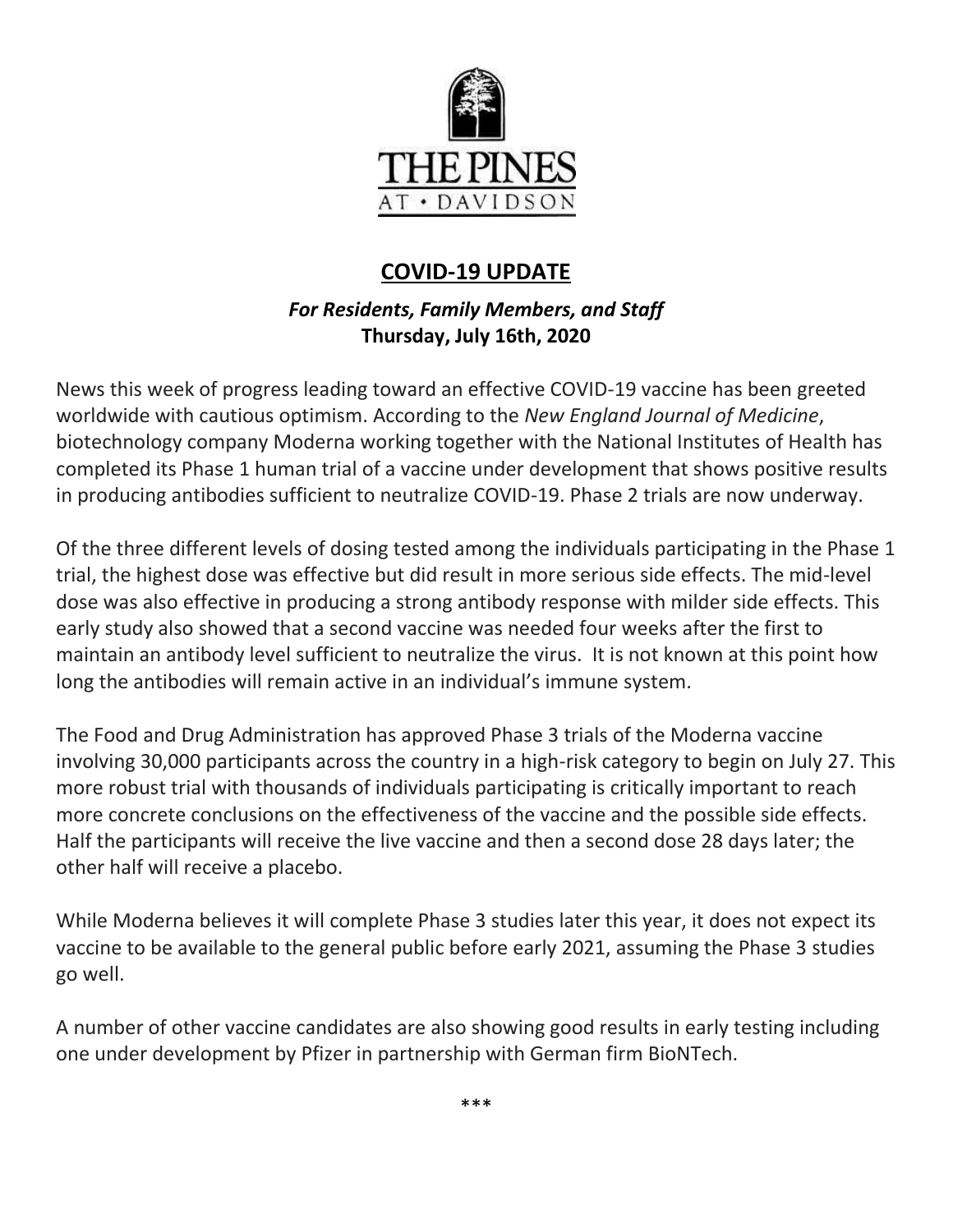### **Update Regarding COVID-19 at The Pines**

Joanne Rawson (Cottage #414), permitted us to share her name as the Independent Resident who currently has COVID-19. She is receiving treatment at a hospital. We wanted to clarify that *she was exposed to this virus while visiting her husband, Bill, at a hospital*, where he was diagnosed with the virus. Joanne was living at The Pines under self-quarantine during the time she was visiting her husband.

Sadly, Dr. Bill Rawson passed away last night. We surround Joanne and her family with our loving thoughts of comfort and peace at this time.

> **Cumulative Active COVID-19 Cases at The Pines as of: 7/16/20** Independent Living Resident: 1 case Non-Health Center Staff: 1 case

#### **ADDITIONAL INFORMATION**

#### **Celebrating 32 Years**

On July 18, 1988, The Pines at Davidson opened its doors to residents. Current residents Lois McCallum James, Elizabeth Lyons and Annette Kreider (pictured right) joined us that first year. We are so delighted that these "Pine-eers" are members of our community and for offering their wonderful talents and good cheer over the years!

Many of you know the history of The Pines because you were among those who helped establish this community or you have read our book, *We Were Meant To Be*. We are deeply grateful to the numerous individuals, listed in the book and on the bronze plaque in our Jetton Community Center, who helped to create The Pines.



The Culinary Department will provide an extra dessert treat with Saturday's meal in celebration of this important occasion.

#### **Beauty Salon Services Update**

The Pines is in conversation with a beautician regarding hair styling home visits for our residents. We hope to have these services available for our community soon.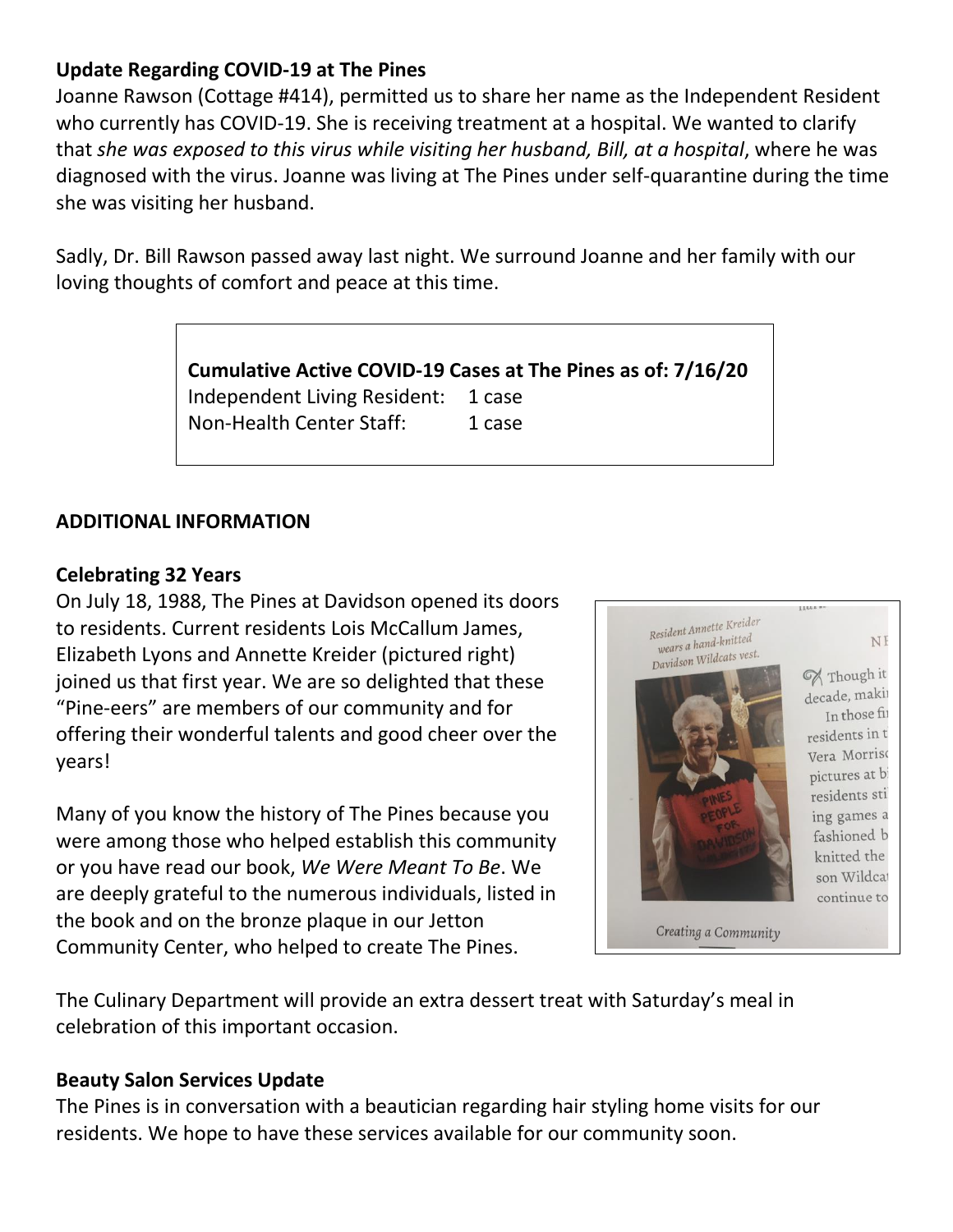## **Pool Reopening**



Refreshing and reinvigorating relief is in sight!

This coming Tuesday, our pool will be available for lap swimming. The Activities Department will provide information for you soon regarding sign-ups.

#### **New Residents Joining The Pines**

Next week, several individuals will be coming to The Pines. Mercedes Salter will come to Apartment 148 on 7/24; Charles Saussele will begin moving into Apartment 261 on 7/20; and Hugh and Carolyn Haseltine will move to Villa #604 on 7/23. Our Plant Services department will make are that all safety precautions are taken during these move-ins.

More biographical information regarding these newcomers will be coming your way soon. Please join us in welcoming these new members of our community!

#### **Evening Sky**

Recently, the clouds above the "Big House" were majestic, causing one to pause in awe. Thank you to all who share photos of the vast sky above our campus.